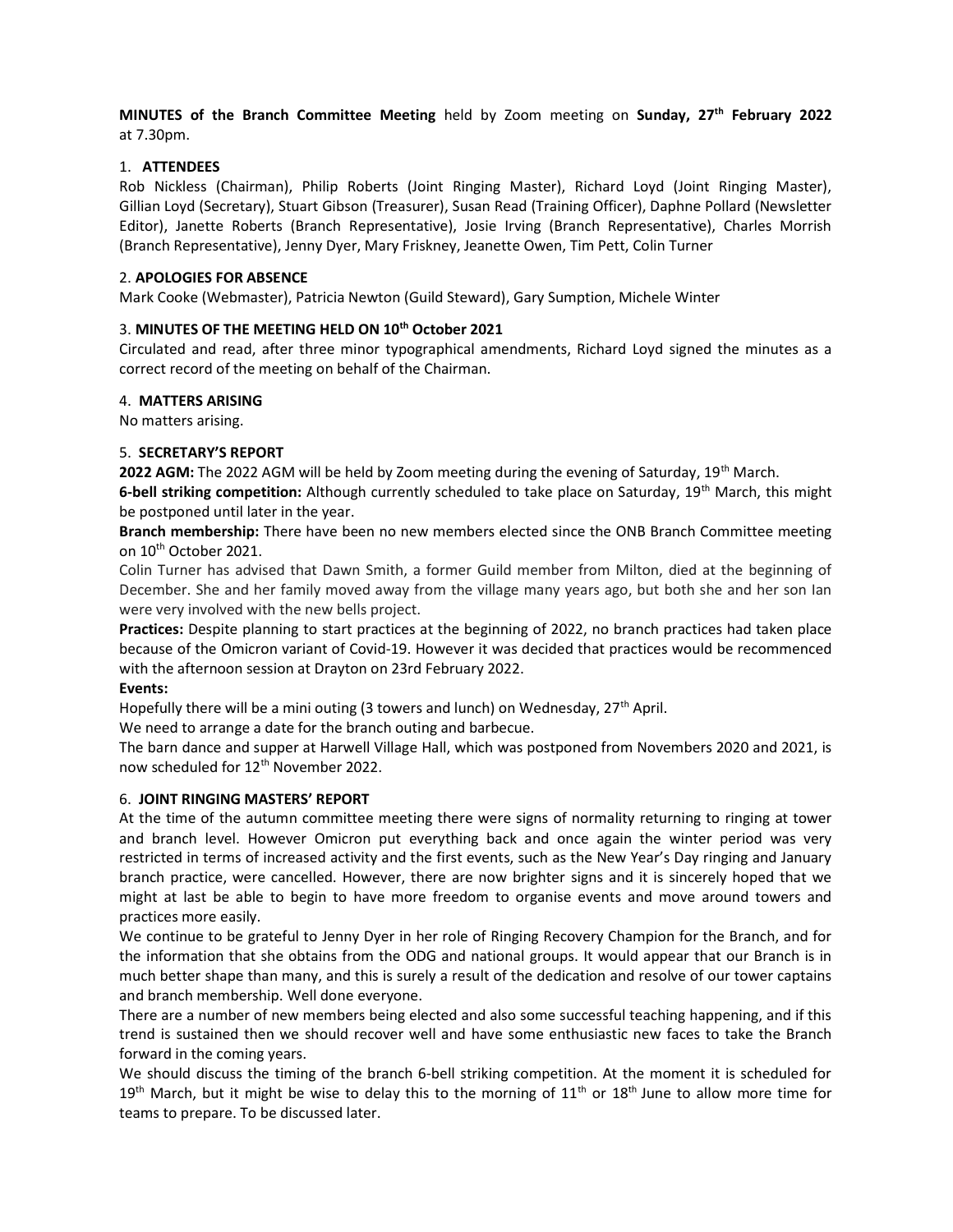No bell restoration projects are officially active within the branch, but there are some exciting developments to potentially restore the long silent bells at Culham. Whites have recently inspected and have reported their recommendations to the PCC for consideration. Branch officers are in close contact with the incumbent and PCC to support their decision process, and to advise on available financial opportunities should they proceed. Culham bells are a light 6 cast by Whitechapel during the 1920s and enjoyed a very short ringing career of less than 50 years, becoming derelict due to water ingress in the tower during the 1960s. Should this project become a reality it would be a very exciting prospect for our membership to support, and we hope to bring some positive news of developments in the coming months.

Thanks to all for your continued support.

# 7. TRAINING OFFICER'S REPORT

# ONB / VOWH ART Teaching Bell Handling Course, Longcot, 18 Sep 2021

Tony Crabtree and I collaborated to organise an ART course to teach twelve new teachers of ringing for our branches. So far, four of the twelve who attended the course have been accredited as Teachers of Bell Handling and many of them continue to help teach our learners at the ONB Branch Ringing School on Saturday mornings.

## ONB Branch Ringing School, 25 Sep 21 – 2 Apr 22

The Branch Ringing School has taken place in Abingdon for an hour each Saturday morning. The first session was on 25 September. A rota of sixteen teachers has taught twelve learners: four each from our Old North Berks branch and Oxford City branch, and two each from Woodstock & Witney and Bicester branches. We have averaged four learners each week, all taught individually for an hour.

## ONB / VOWH ART Teaching from Rounds to Plain Hunt, Longcot, 23 Apr 2022

Tony Crabtree and I have collaborated again. The day course provides the skills and techniques necessary to build really good foundation ringing skills in your ringers. The course is designed for anyone involved in teaching a new band where the teacher can personally ring at least plain hunt.

The ringers booked on the course so far are five from our Old North Berks Branch (three from Abingdon, one from Harwell and one from Aston Tirrold), three from Bicester branch, two from Central Bucks branch and one each from the Witney & Woodstock branch and Lincolnshire. Three more ringers are on the waiting list. Young Ringers

# As discussed at the autumn ONB committee meeting, we changed the young ringer offering from six outings a year to monthly Sunday afternoon practices. Since November, we have practised at Shiplake (21 Nov), Drayton (Dec 12), Longcot (9 Jan) and Brightwell (13 Feb). Daphne has provided her sumptuous cakes, scones and biscuits for us on each occasion. Numbers have varied between 10 and 12 young people plus the parents and tower captains who enjoy joining in with the refreshments on offer and occasionally making up the numbers necessary for some of the more advanced methods rung.

The Abingdon School Bell Club has continued to meet weekly during term time at St Helen's Church, Abingdon. The teachers, Adam Jenkins and Ollie Lomax, have continued to come with two more new learners this term. We are glad that two of our younger fully-qualified young teachers help by teaching the boys to handle their bells. One of the older boys from the school has started attending the Young Ringer practices.

### Ringing World National Youth Competition (RWNYC), ODG team

I have been providing transport for our young ringers to the monthly practices held for the ODG squad for many years and continue to do so. The team which rings in the competition is drawn from the larger squad who meet to practise monthly.

I am continuing to help with the ODG team for the 2022 competition, which will be held in Exeter. Currently, there are three young ringers from the ONB in the squad (two from Abingdon and one from Brightwell). Hopefully the young ringer practices I am organising will help more of the young ringers to reach the standard needed to join the ODG squad.

Susan Read reported that she had recently received emails from several tower captains thanking her for the Saturday morning training sessions, which had helped their ringers to improve. She said that she had a group of new ringing teachers for when sessions would move to practice nights in the spring and summer.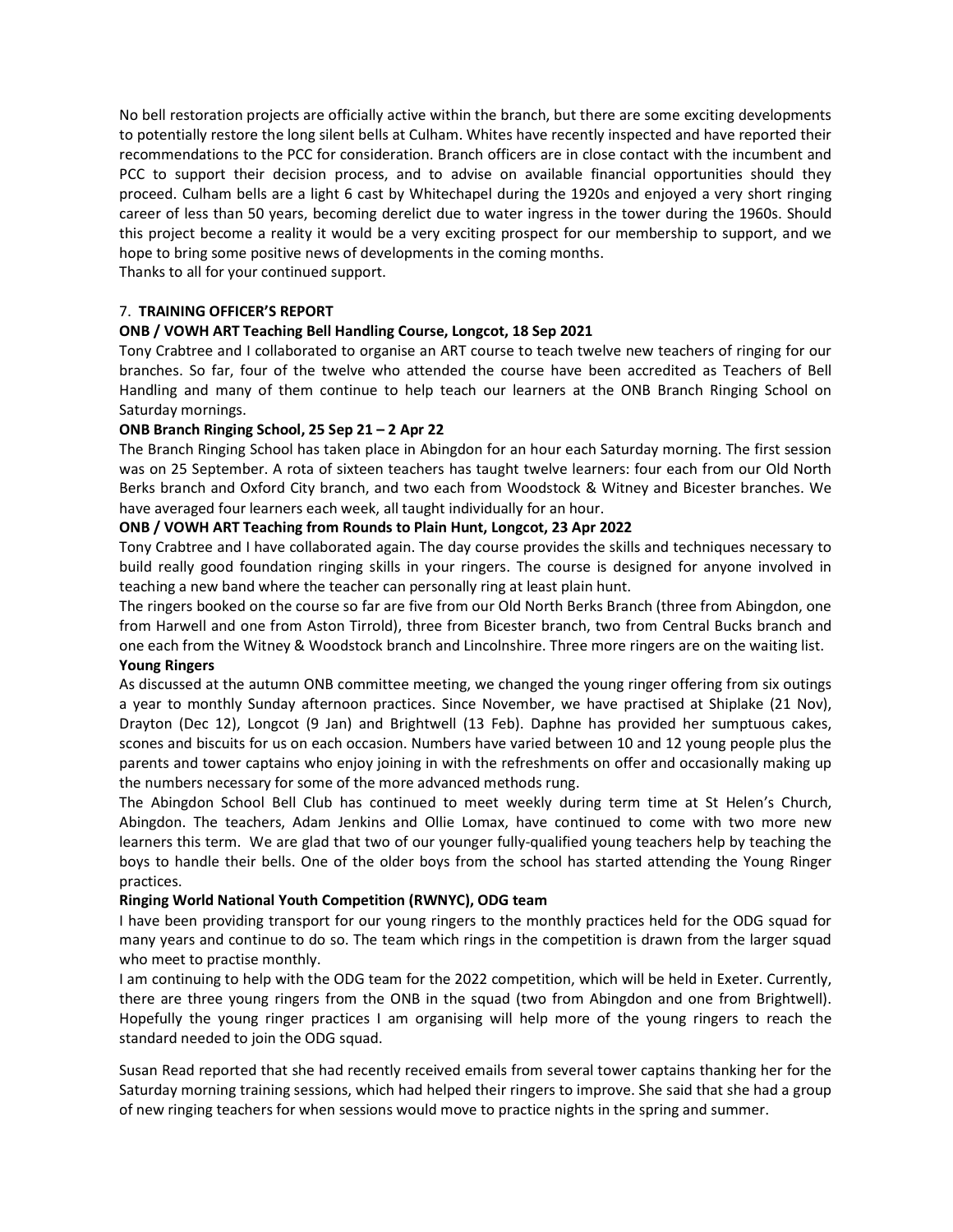### 8. TREASURER'S REPORT

In 2021 the membership of the Branch was 247, a decrease of 16 from 2020. There were 237 members who paid subscriptions, 4 Honorary members, 1 Life member and 5 associate members, who paid their Guild subscription through another Branch.

So far in 2022 we have 58 paid up members (from 7 towers) along with the 2 Honorary and 1 Life members, and 0 members who pay a subscription through another branch. 20 towers have not paid any subscriptions to date. Branch subscriptions must be paid over to the Guild, usually, before the end of March to ensure members benefit from the Guild Insurance policy.

There were no fund raising events in 2021 but honey sales resulted in donations of £203. The one social event, a BBQ, raised £159.

The Branch, for the fifth year, collected a voluntary £2 donation with subscriptions. £472 was collected in the year. Almost everyone made the contributions to put towards Branch bell restorations projects. The Branch supported the work at Long Wittenham with a grant of £3,000. The Branch has no other bell restoration project commitments at present. However, there is one potential project at Culham but this is in the very early stages.

Three youth events were organised by the Branch in the latter half of the year, following the shutdown caused by the pandemic. These resulted in a surplus of £26. A Donation was made to the Oxford Diocesan Bell Fund of £500.

The Branch, at the end of 2021, had funds in the region of £4,700, which is well in excess of the reserves required by the Branch.

The accounts for 2021 are being circulated with this report and are currently being independently examined. They should be ready to be presented for approval at the AGM.

Just one note from the accounts – the Branch is holding £1,600 for Long Wittenham following the completion of the restoration project as the PCC didn't wish to hold the excess funds. This is restricted money only to be used for expenses relating to the bells at Long Wittenham.

Stuart Gibson reported that a further six towers had paid their subscriptions since the report had been issued. He confirmed that the annual subscription for the Guild is still £8 for 2022, with a request for a voluntary donation of £2 for branch restoration projects.

### 9. UPDATE ON PROJECTS

Culham: Jenny Dyer reported that the rehanging of Culham bells could be a possibility for the next project for the Branch. Whites had recently made an inspection and had quoted for the work required to rehang and retune the bells and provide new fittings. A small project team from the Branch (including the joint ringing masters, the treasurer, the secretary and Jenny) were inviting members of Culham PCC, Friends of Culham church, and Andrew Steele (Culham Parish Council) to meet at North Moreton Church, where a similar restoration had taken place. The bells at North Moreton are easily accessible and so Whites' technical terms can be explained. Possible next steps will be discussed; however we are proceeding gently and with care not to upset anyone at Culham. It is important that we get our priorities right so that we can establish a project there. More news will become available as and when it becomes relevant.

Appleford: Colin Turner advised that there is no desire to carry out restoration work at the moment.

### 10. DONATIONS FROM BRANCH FUNDS AND OTHER SUPPORT FOR PROJECTS

Oxford Diocesan Bell Fund: It was proposed by Stuart Gibson and seconded by Susan Read that the Branch Committee recommends to the AGM the donation of £500 to the Oxford Diocesan Bell Fund.

### 11. ITEMS FOR THE ANNUAL GENERAL MEETING

- Agenda: Survival and recovery of ringing (national initiative) will be added to the agenda.
- Date and time: The 2022 AGM will be held at 7.00pm on Saturday, 19<sup>th</sup> March, by Zoom meeting. The Chairman will arrange the meeting and set up voting.
- Election of officers: All officers present, apart from Janette Roberts, said that they would be prepared to stand again if there were no other nominations at the AGM. Philip Roberts, Richard Loyd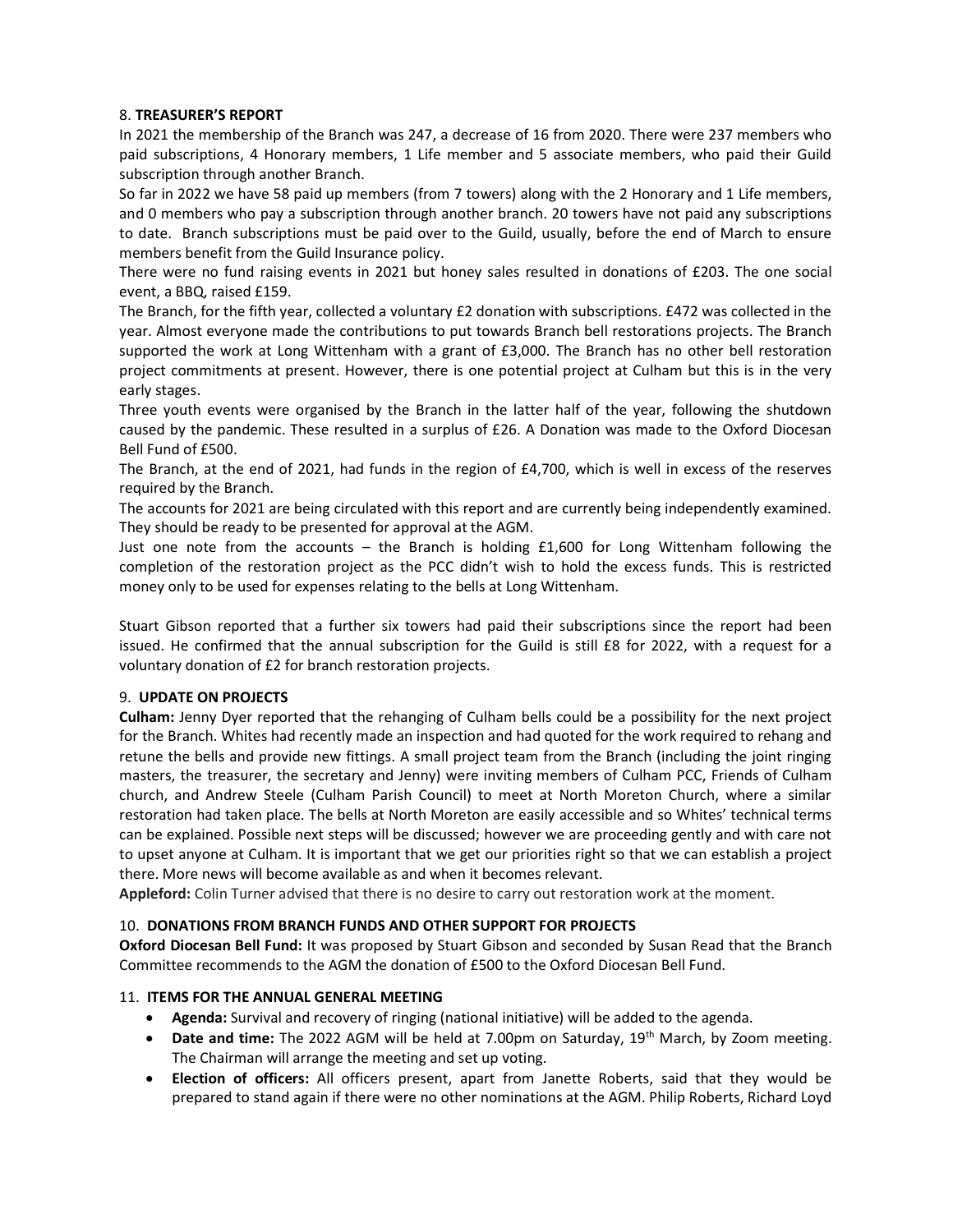and Gillian Loyd again advised that they would prefer this to be the last year they would stand for office. They said that, if no one came forward at the AGM, they would try to seek out potential new officers before the next AGM. The Chairman thanked Janette for all the work she has done for the Branch over the many years.

Action for Secretary: Email branch members to ask for nominations either before or at the AGM, and advise which officers are willing to stand again.

### 12. SOCIAL EVENTS

- **•** There will be a mini outing on Wednesday,  $27<sup>th</sup>$  April, with three towers and lunch.
- There will be a branch outing and evening barbecue in July. Philip Roberts and Stuart Gibson will liaise to decide a date.
- There will be a barn dance and supper on Saturday,  $12^{th}$  November in Harwell Village Hall. £50 deposit has been paid to Jigworks Ceilidh Band, with £440 to be paid on the day.

## 13. SURVIVAL AND RECOVERY OF RINGING (NATIONAL INITIATIVE)

Jenny Dyer, ONB Branch Recovery Champion, advised that the national network meetings are still running and the last meeting was in November.

Jenny had met with the other Guild recovery champions and had asked Katie Lane, Guild Master, if another meeting could be held, however there was insufficient interest at that time. Hopefully there will be a meeting soon.

At Branch level, now that restrictions have been removed we are freer to ring and towers are becoming more active. There are still some towers with low numbers of ringers, or with a number of older ringers or who need help with teaching new ringers. Jenny has a communication ready to send that will ask towers what, if any, support they need, as she would like as many towers in our Branch as possible to be active.

### 14. ANY OTHER BUSINESS

- Charles Morrish asked if it would be possible to hold some branch 10 bell practices so that we could be better prepared for the Guild 10-bell striking competition. Richard Loyd advised that occasional practices had been held prior to the pandemic, but there had been a lack of support. Tim Pett said that anyone interested in ringing on 10 bells would be very welcome to attend the St Helen's Abingdon practices.
- Mary Friskney asked whether branch members should make contact with towers before visiting on their practice nights. Although there is no legislative guidance to be followed or enforced, individual towers have different interpretations and so there is no definitive branch recommendation. It was decided it would be sensible in advance to make sure that a practice is actually happening and that visitors are welcome.
- Jeanette Owen advised that Jack Jarvis of Steventon will have been a Guild member for 75 years on 17<sup>th</sup> May of this year. It was decided that this would be marked in the minutes of the AGM to acknowledge his duty and service to Steventon and the Guild. There will be a quarter peal of Grandsire Doubles at Steventon on the day and Jack will take part in it, his only concern being that he is able to stand in one place for 45 minutes.
- Richard Loyd advised that he had sent an email to those towers that potentially might take part in the Branch 6-bell striking competition, asking if they would prefer it to be rescheduled from  $19<sup>th</sup>$ March to a later date. He had received several replies and had decided that it will now be held at North Moreton during the morning of Saturday,  $18<sup>th</sup>$  June, when the weather will be warmer and towers will have had more time to practice for the competition. He will contact tower captains to let them know.
- Richard Loyd raised the issue of safeguarding. He believed that the CCCBR were recommending that all ringers should complete Level 1, and wanted to know how towers would respond if one of their ringers refused to do this and threatened to give up ringing. If it was not compulsory then there would not be a problem. However there were mixed messages, with the Guild Safeguarding Officer stating in an email that the CCCBR and Church of England were 'recommending' this, whilst the